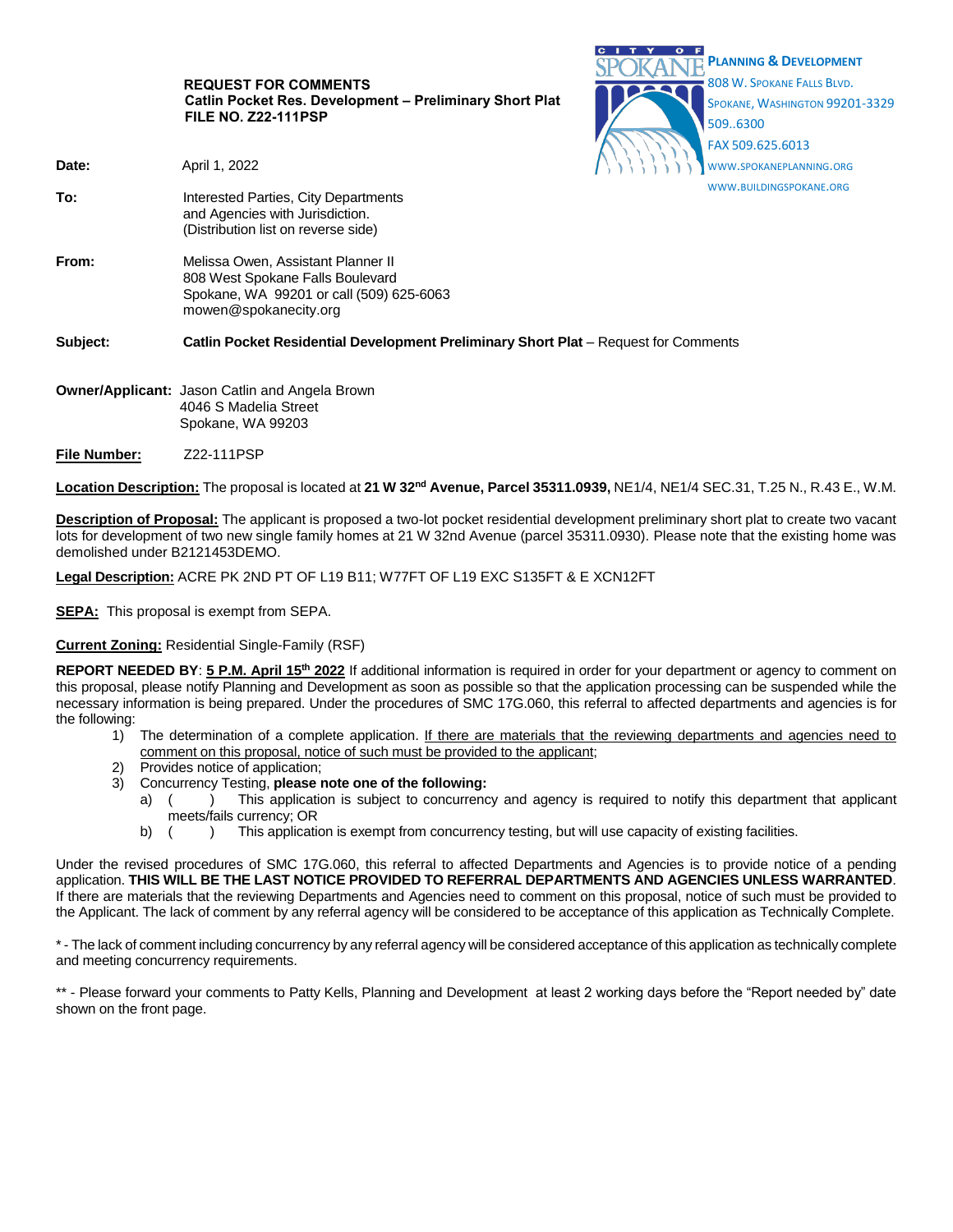# **DISTRIBUTION LIST FOR COMMENTS PROJECT NAME: "Catlin Pocket Residential Development Preliminary Short Plat" FILE No.: Z22-111PSP**

# *E-mail Copies*

### **City Departments**

- Asset Management, Attn: Dave Steele
- Building Department, Attn: Dermott Murphy
- City Attorney, Attn: James Richman
- City Treasurer: Jake Hensley
- Code Enforcement, Attn: Luis Garcia
- Construction Management, Attn: Joel Graff\* \*\*
- Engineering Services, Attn: Dan Buller\* \*\*
- Fire Dept., Attn: Dave Kokot \*
- GIS, Attn: Steven Allenton
- Historic Preservation, Attn: Megan Duvall
- Integrated Capital Management, Attn: Marcia Davis\* \*\*
- Integrated Capital Management, Attn: Katherine Miller \* \*\*
- Library Services, Attn: Dana Dalrymple\*
- Neighborhood Services, Attn: ONS Team
- Parks Dept., Attn: Garrett Jones\*
- PCED, Attn: Theresa Sanders
- Planning & Development, Attn: Kris Becker
- Planning & Development, Attn: Eldon Brown\*\*
- Planning & Development, Attn: Patty Kells\*
- Planning & Development, Attn: Louis Meuler
- Planning & Development, Attn: Dean Gundersen
- Planning & Development, Attn: Mike Nilsson\*\*
- Planning & Development, Attn: Tami Palmquist
- Planning & Development, Attn: Erik Johnson
- Planning & Development, Attn: Joelie Eliason
- Police Department, Attn: Sgt Chuck Reisenauer\*
- Public Works, Attn: Scott Simmons
- Solid Waste, Attn: Scott Windsor
- Solid Waste, Attn: Rick Hughes\*
- Street Operations, Attn: Inga Note\*\*
- Wastewater Management, Attn: Mike Morris\*\*
- Wastewater Management, Attn: William Peacock\*\*
- Wastewater AWWTP, Attn: Mike Costner\*\*
- Water Department, Attn: Dan Kegley\*\*
- Water Department, Attn: Jim Sakamoto\*\*

### **County Departments**

- Spokane County Public Works, Attn: Scott Engelhard
- Spokane County Planning Department, Attn: Scott **Chesney**
- Spokane County Engineering Dept., Attn: Gary Nyberg
- Spokane Regional Health District, Attn: Jon Sherve
- Spokane Regional Health District, Attn: Eric Meyer
- SRCAA, Attn: April Westby

### **Washington State Agencies**

- Department of Natural Resources, Attn: Dave Harsh
- Department of Natural Resources Aquatics
- Department of Natural Resources, Attn: SEPA Center
- Department of Commerce, Attn: Ben Serr
- Department of Archaeology & Historic Preservation, Attn: Gretchen Kaehler
- Department of Ecology, Attn: Environmental Review **Section**
- Department of Ecology, Attn: Jacob McCann
- Department of Ecology, Eastern Region, Attn: David Moore, Wetlands/Shoreline
- Department of Transportation, Attn: Char Kay
- Department of Transportation, Attn: Greg Figg
- Department of Fish & Wildlife, Attn: Habitat Program

### **Other Agencies**

- American Medical Response, Attn: Lori Koch
- U.S. Army corps of Engineers, Attn: Jess Jordan
- Avista Utilities, Attn: Dave Chambers
- Avista Utilities, Attn: Lu Ann Weingart
- Avista Utilities, Attn: Eric Grainger
- Avista Utilities, Randy Myhre
- City of Spokane Valley Planning, Attn: Lori Barlow
- City of Spokane Valley Planning, Attn: Mike Basinger
- District 81 Capital Projects, Attn: Candy Johnson
- Mead School District Facilities & Planning, Attn: Ned Wendle
- Spokane Aquifer Joint Board, Attn: Erin Casci
- Spokane Aquifer Joint Board, Attn: Tonilee Hanson
- Spokane Transit Authority, Attn: Gordon Howell
- Spokane Transit Authority, Attn: Mike Hynes
- Spokane Transit Authority, Attn: Kathleen Weinand
- Spokane Tribe of Indians, Attn: Jacki Corley
- Spokane Regional Transportation Council, Attn: Kevin **Wallace**
- Williams Northwest Pipeline, Attn: Michael Moore

### *Additional Electronic/Email Copies*

### **Other Agencies**

- U.S. Postal Service, Attn: Postmaster
- Spokane Tribe of Indians, Attn: Randy Abrahamson (NE1/4, NE1/4 SEC.31, T.25 N., R.43 E., W.M.)